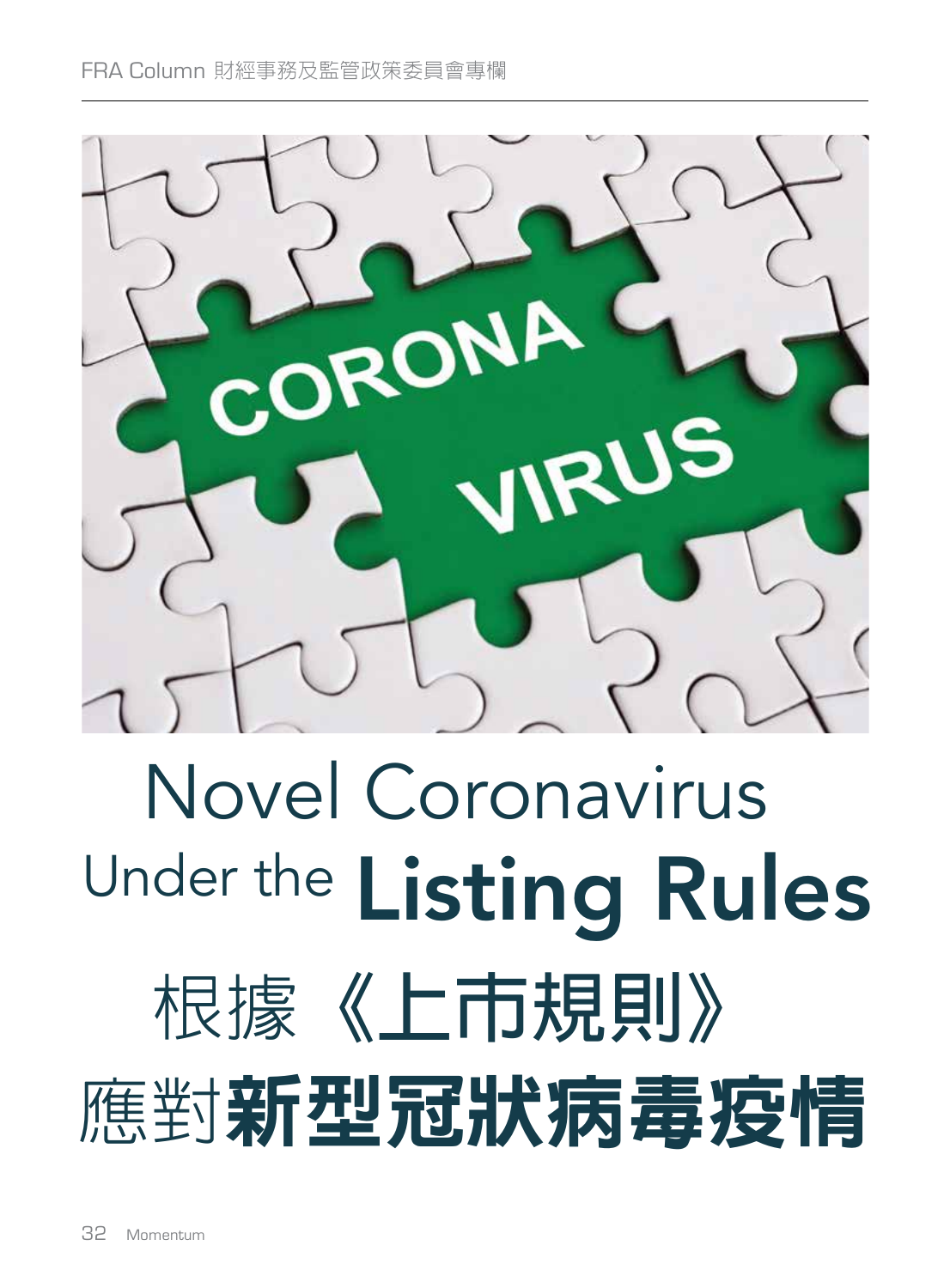I subsequently named by the World Health Organization ("WHO") as n early January 2020, an outbreak of novel coronavirus — SARS-CoV-2 and its related disease Covid-19 — occurred in Wuhan city, Mainland China, which at the time of writing, quickly spread to all parts of China and to other parts of the world, leading to more than 720,000 infections and more than 34,000 deaths.

The Covid-19 outbreak also led to travel restrictions being imposed and the lockdown of many Mainland China cities. At the same time, factories have been closed resulting in serious disruption to global supply chains. The situation has had a significant impact on companies doing business and operating in Mainland China and countries affected by the Covid-19 outbreak. This article provides a review on the regulatory implications for those companies affected by the Covid-19 outbreak under the Listing Rules of the Hong Kong Stock Exchange ("HKEX").

## **Disclosure of Financial Information**

Under MBLR 13.49 (6) and (1), a Main Board listed company is required to announce its preliminary results for the half year within two months, and for full year within three months, after the end of the relevant financial period. Under MBLR 13.48 and 13.46, a listed company is required to distribute to its shareholders the interim report within three months and its annual report within four months. If a listed company fails to publish its financial information in accordance with the Main Board Listing Rules, the HKEX will normally require suspension of trading of the listed securities under MBLR 13.50 leading to a possible delisting if the suspension is more than 18 months under MBLR 6.01A(1). Companies listed on GEM are subject to similar financial reporting suspension and delisting requirements under the GEM Listing Rules.

Due to the outbreak of Covid-19 in China, particularly in Hubei province where many cities are locked-down to prevent the spread of the virus, many roads are closed and travel is restricted. The situation may lead to serious disruption on the reporting process on the part of listed companies, and auditing process on the part of the auditors, that collectively may delay the disclosure of financial information under the Listing Rules.

On 4 February 2020, the Securities and Futures Commission ("SFC") and HKEX issued a joint statement ("Joint Statement") to give guidance to listed companies and their auditors in relation to the possible delay in the publication of financial information due to the Covid-19 outbreak. In the Joint Statement, it is noted that the impact of the outbreak on a listed company and its auditors' work will vary according to their individual circumstances. If a listed company is not able to comply with its disclosure requirement, it should consult the HKEX as early as possible and should provide the HKEX with, to the extent possible, the following:

- (a) a description of the travel and other restrictions which have affected its auditing or reporting process;
- (b) where available, an account of why these restrictions have meant that it is unable to comply with the relevant reporting requirements under the Listing Rules;

2020<sup>年</sup>1月初,在中國內地武漢市爆發新型冠狀病 毒疫情,其後世界衛生組織(「世衛」)將該病 毒命名為沙士冠狀病毒2型,其相關疾病名稱為2019 冠狀病毒。疫情迅速蔓延至中國各地及全球其他地 區,截稿時,已造成超過720,000宗感染個案及逾 34,000人死亡。

新型冠狀病毒疫情亦導致旅遊限制及中國內地多個 城市封城。同時,工廠關閉令全球供應鏈受到嚴重 影響。上述情況對在中國內地營商及經營業務的公 司以及受新型冠狀病毒疫情影響的國家構成嚴重影 響。本文探討香港聯合交易所(「聯交所」)《上市 規則》對受新型冠狀病毒疫情影響的公司的監管影 響。

### **財務資料披露**

根據《主板上市規則》第 13.49(6) 和 (1) 條,主板上 市公司必須在相關財務期結束後的2個月內公布半 年度初步業績,並在3個月內公布全年初步業績。 根據《主板上市規則》第13.48 條及第13.46 條, 上市公司必須在 3個及4個月內向其股東發送中期報 告及年報。若上市公司未能按照《主板上市規則》 發表財務資料,則聯交所一般會根據《主板上市規 則》第13.50 條要求該上市證券停牌,若停牌超過 18個月,則可根據《主板上市規則》第 6.01A(1) 條 將證券除牌。根據《創業板上市規則》,在創業板 上市的公司須遵守類似的財務報告停牌及除牌要 求。

由於中國爆發新型冠狀病毒疫情,尤其是在湖北省, 多個城市透過封城防止病毒傳播,多條道路被封鎖, 外遊受到限制。上述情況可能會嚴重影響上市公司的 匯報程序及核數師的審計程序,並可能延遲《上市規 則》規定的財務資料披露。

2020年2月4日,證券及期貨事務監察委員會(「證 監會」)與聯交所發表聯合聲明(「聯合聲明」), 就上市公司及其核數師因新型冠狀病毒疫情而可能延 運發表財務資料提供指引。聯合聲明指出,疫情對上 市公司及其核數師的工作造成的影響,會因應它們的 個別情況而有所不同。若上市公司無法遵從披露要 求,則應盡早諮詢聯交所,並在可行的情況下向聯交 所提供以下資料:

- (a) 有關旅遊及其他限制對其審核或匯報程序造成 的影響;
- (b) 該等限制如何使其無法遵從《上市規則》所載 的相關匯報規定(如有);
- (c) 上市公司仍然能夠匯報的財務資料;及
- (d) 解釋仍可提供的財務資料的準確性、完整性及 表達性有否因此而受到不利影響及(如有)相 關受影響的程度。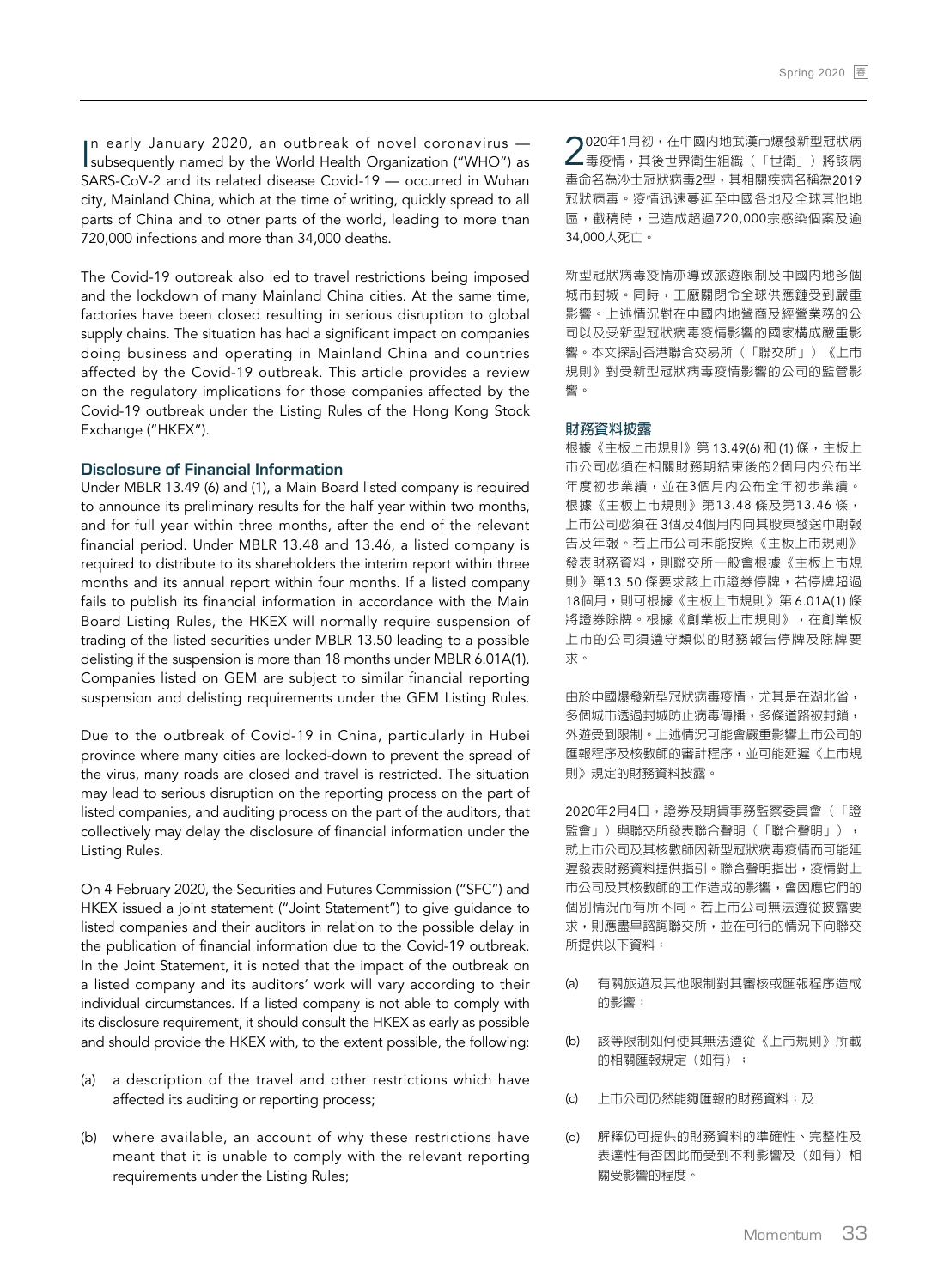- (c) the financial information that it is nevertheless still able to report on; and
- (d) an explanation whether the accuracy, completeness and presentation of the financial information available is believed to have been adversely affected and if so, to what extent.

Where a listed company is unable to obtain an agreement from its auditors but is otherwise in all respects able to publish its preliminary results in full compliance with the Listing Rules, it should publish such preliminary results (without the agreement with the auditors) on or before the deadline, in which event, the HKEX will normally allow trading of its securities to continue. For example, in the preliminary annual results announcement dated 19 February 2020 for the year ended 31 December 2019, issued by Chia Tai Enterprises International Limited (Stock Code:3839), the unaudited consolidated annual results were announced to the fullest extent permitted with a disclosure and explanation (a) that "the auditing process for the annual results…has not been completed due to restrictions in force in parts of China to combat the Covid-19 coronavirus outbreak. The unaudited results … have not been agreed by the Company's auditors" (b) that a further announcement will be made when the auditing process has been completed and (c) that the unaudited annual results have been reviewed by the audit committee.

In other cases, a listed company should consult with the HKEX as soon as possible on the financial information that it is able to report on. The HKEX will consult with the SFC to assess whether publication of this information will be sufficient to maintain an orderly informed and fair market so that trading in the securities will continue.

如上市公司無法與其核數師取得同意,但卻在其他各方 面能夠完全遵從《上市規則》發布初步業績,便應在限 期屆滿當日或之前刊發該份尚未與其核數師議定的初步 業績。在這些情況下,聯交所一般會容許該上市公司的 證券繼續買賣。例如,在正大企業國際有限公司(股份 代號:3839)於2020年2月19日發布截至2019年12月 31日止年度之初步全年業績公告中,未經審核綜合全年 業績在允許的最大範圍內予以公告,同時披露及說明: (a)「…全年業績的審核程序尚未完成,由於中國部分地 區因對抗新型冠狀病毒 (COVID-2019) 而實施限制。… 未經審核業績尚未取得本公司核數師同意」;(b) 在完 成審核程序後,將會刊發進一步公告;及 (c) 未經審核 全年業績已由審核委員會審閱。

在其他情況下,上市公司應及早就可以匯報的財務資料 諮詢聯交所。聯交所經諮詢證監會後,將評估刊發這些 資料是否足以維持一個有秩序、信息靈通和公平的市 場,從而使該等證券可以繼續買賣。

鑑於上述問題對香港上市公司商會的成員構成重大影 響,商會近期對新型冠狀病毒疫情可能導致的核數延誤 進行調查。有兩個值得關注的重要發現:

- (a) 以12月為年結而核數工作主要在內地進行的回應 公司當中,有65%表示今年核數工作有延誤。其 中兩個主要原因是內地員工延遲復工及本港核數 人員未能前往內地核數;及
- (b) 當中47%預期仍能按時在2020年3月期限前發布 業績,約53%則預期不能如期發布。

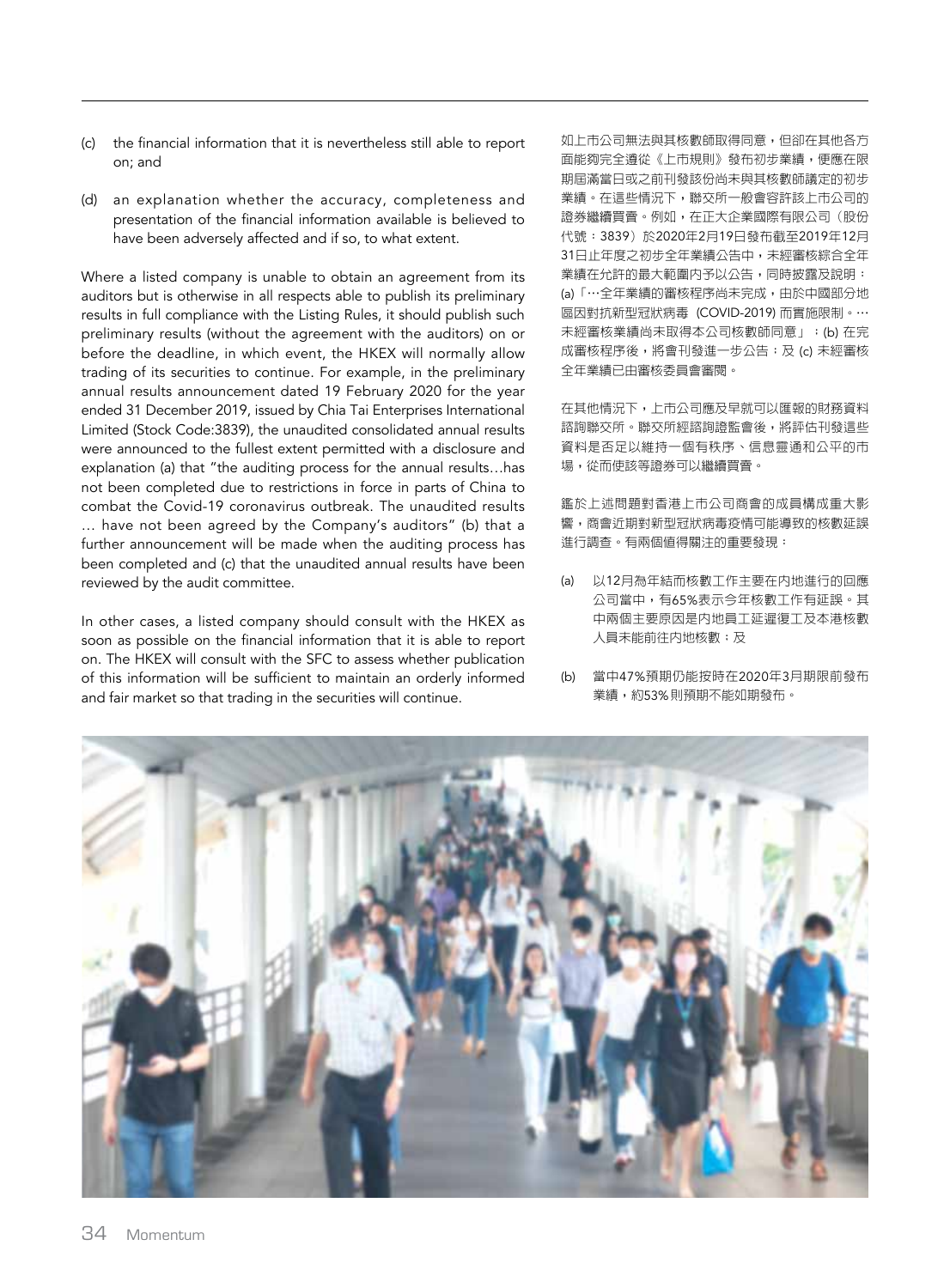Given that this issue affects its members significantly, The Chamber of Hong Kong Listed Companies has recently conducted a survey on possible audit delay due to the Covid-19 outbreak. Two key findings are worth highlighting:

- (a) 65% of the respondents with December financial year end and whose audit works are mostly conducted in the mainland believe that there would be a delay in their audit this year. The two most attributable factors are delay in mainland staff getting back to work and difficulty of Hong Kong audit personnel in travelling to the mainland; and
- (b) 47% of these respondents expect that they will still be able to announce their results by March 2020 deadline but some 53% of them expect that they cannot comply.

On 28 February 2020, the HKEX issued Frequently Asked Questions ("FAQs") to provide further guidance on the application of the Joint Statement. Under the FAQs, if the listed company is able to publish the preliminary announcement without agreement with auditors, the

listed company may include (a) a statement that the results have not been agreed with the auditors; (b) an explanation for the lack of agreement with the auditors and the expected date that the results may be agreed with the auditors; and (c) whether the results have been agreed with the audit committee and if there is any disagreement, details of such disagreement. Once the results have been agreed by the auditors, HKEX expects the listed company to issue a simple announcement to confirm this and where appropriate to publish the revised results with the adjustments that have been agreed with the auditors. As regards annual general meetings ("AGM"), HKEX may on a case by case basis waive the requirements under the Listing Rules but the boards are reminded to consider the statutory requirements for AGM to be held under the company law under which the listed company is incorporated, otherwise HKEX will not grant any wavier that would result in contravention with the company law. As regards AGM using webcast or video conferencing in lieu of a physical meeting, the Listing Rules do not impose requirement on the format for AGM which is subject to the company law and the articles of association of the listed company concerned.

On 16 March 2020, the SFC and the HKEX issued a further guidance on the Joint Statement. As regards preliminary results announcement, if a listed company is unable to issue its preliminary results announcement, trading will not be suspended if such listed company publishes material financial information to include (a) key financial figures such as assets, liabilities, income and expenses and changes in shareholders' equity; and (b) narrative discussion of its financial position and performance during the year to supplement the financial figures provided including the impact of any material events and any material transactions that have taken place. As regards annual report, a listed company may defer the publication of its annual report for 60 days on application provided that (a) it announces an estimation



2020年2月28日,聯交所發布常問問題 (FAQ),為聯合 聲明的應用提供進一步指引。根據常問問題,若上市公 司能夠刊發未與其核數師議定的初步公告,則該上市 公司可包含 (a) 表示有關業績並未經與核數師議定的聲 明;(b) 解釋為何未有取得核數師的同意,以及預期將 會與核數師議定業績的日期;及 (c) 業績是否經與審核 委員會議定,以及如果存在分歧,提供有關分歧的詳 情。經核數師議定業績後,聯交所期望上市公司發布簡 單公告確認這一點,並在適當情況下刊發經與核數師議 定的調整後經修訂業績。關於股東周年大會,聯交所可 能會根據個別情況豁免《上市規則》的要求,但提醒董 事會應考慮上市公司註冊成立地點之公司法有否法定要 求舉行股東周年大會,否則聯交所將不會授予任何將會 違反該公司法的豁免。至於以網絡直播或視像會議來代 替現場股東周年大會,《上市規則》並未對股東周年大 會的形式施加任何要求,惟須符合有關上市公司適用的 公司法及其公司章程的規定。

2020年3月16日,證監會與聯交所發表聯合聲明的進一 步指引。就初步業績公告而言,如上市公司未能刊發其 初步業績公告,只要該上市公司刊發以下重要財務資料 便不會遭到停牌,其中包括 (a) 關鍵財務數據,例如資 產、負債、收入和支出以及股東權益變動;及 (b) 對年 度財務狀況和表現進行敘述性討論,包括已發生的任何 重大事項和重大交易的影響,以補充其提供的財務數 據。年報方面,上市公司可申請延遲60天刊發年報, 惟條件是: (a) 公布其預計可刊發年報的估計日期, 並 解釋得出該估計時所考慮的因素;以及 (b) 致力使市場 知悉其年報的預計刊發日期以及其他適當的更新。上市 公司可向聯交所提供以下資料以申請進一步延期, (a) 其為何需要延期的解釋; (b) 其編制及刊發年報的計劃 詳情;以及(c)其有關進一步延期擬刊發的公告。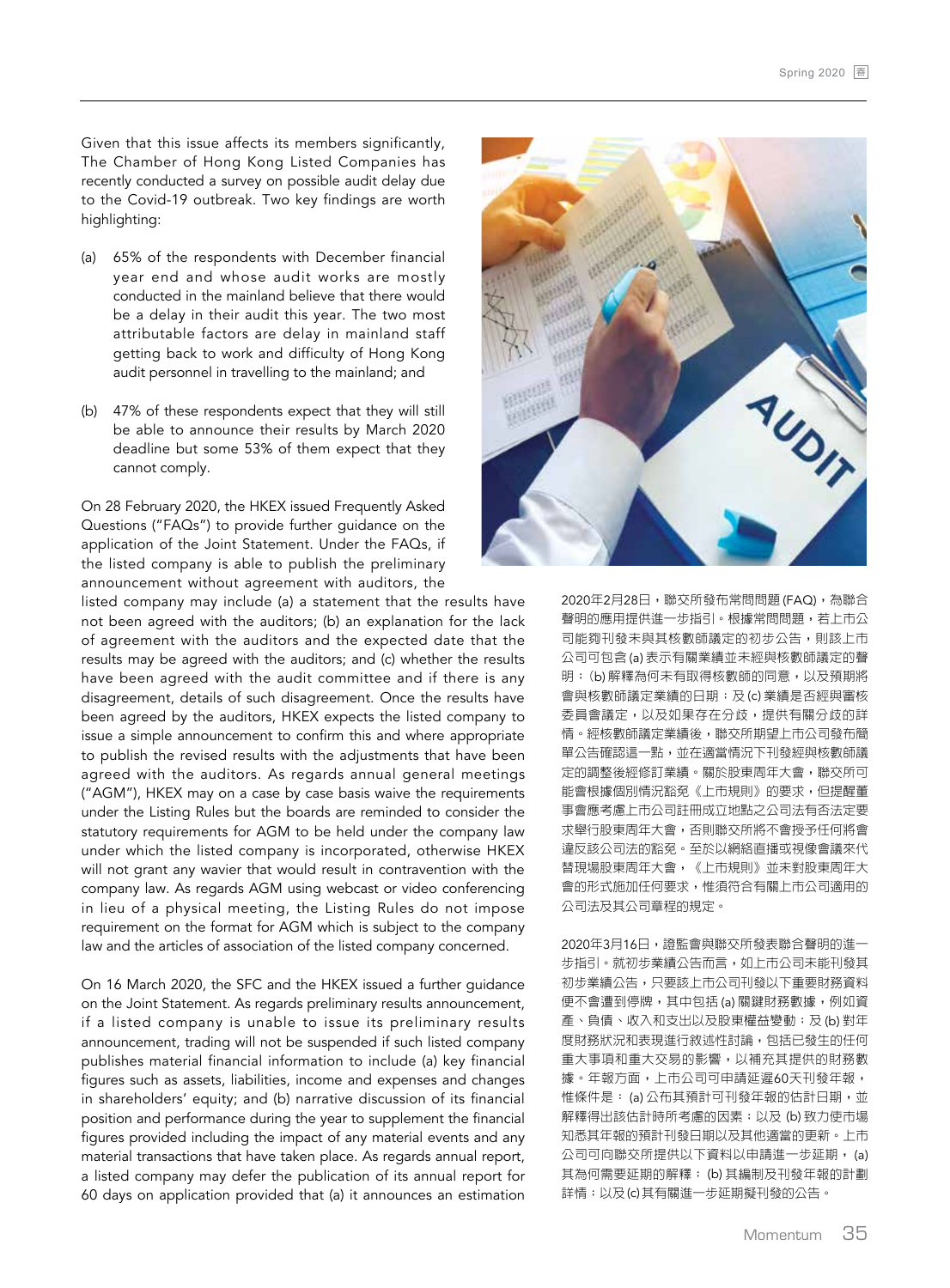of when it expects to publish its annual report with an explanation of the factors that it has considered in arriving at such estimation; and (b) it keeps the market informed of the expected publication date of its annual report along with other updates as appropriate. Further extension may be applied by providing HKEX with (a) an explanation of why such extension is necessary; (b) details of its plans to prepare and publish its annual report; and (c) its proposed announcement in relation to such further extension.

In view of the Joint Statement (and its further guidance), the FAQs and the Chamber's survey, listed companies are advised to review their reporting and/or auditing works and to discuss with the HKEX as soon as possible if they are not able to comply with the financial reporting requirements under the Listing Rules.

# **Disclosure of Inside Information**

Under section 307B(1) of the Securities and Futures Ordinance ("SFO"), a listed company is required to disclose to the public as soon as reasonably practicable after any inside information has come to its knowledge. Under section 307G(1) of the SFO, every officer of the listed company must take all reasonable measures from time-totime to ensure that proper safeguards exist to prevent a breach of the disclosure requirement by the listed company.

Inside information is defined in section 307A of the SFO as any specific information about a listed company that is unpublished and price sensitive. In the Joint Statement and the FAQs, SFC and HKEX have reminded all listed companies that if their businesses, operations, reporting controls, systems, processes or procedures are materially disrupted or affected by the Covid-19 outbreak and/or related travel restrictions, such listed companies should assess whether

any inside information has arisen and if so, make a separate announcement as soon as reasonably practicable. For example, in the announcement dated 31 January 2020 issued by Southern Energy Holdings Group Limited (Stock Code: 1573), it was announced that "following the recent outbreak of Wuhan coronavirus and the current situation in the PRC, Guizhou local government issued a notice on 30 January 2020, which prohibits all corporations in Guizhou Province from resuming work before 9 February 2020 to prevent further outbreak of Corvid-19 coronavirus. The Company strictly complies…and will closely monitor the development of the situation."

Listed companies are advised to review their businesses and operations and to consider whether any disclosure of inside information is required under the SFO as a result of Covid-19 outbreak and the impact that it may bring.

# **Risk Management and Internal Control**

Under the Corporate Governance Code and in relation to risk management and internal control, the board is in principle responsible for evaluating

鑑於聯合聲明(及其進一步指引)、常問問題及本商會 的調查,建議上市公司審視其匯報及/或核數工作,若 無法遵從《上市規則》下的財務報告要求,應盡快與聯 交所商討。

### **披露內幕消息**

根據《證券及期貨條例》第 307B(1) 條,上市公司必須 在知悉任何內幕消息後,在合理地切實可行的範圍內, 盡快向公眾披露有關消息。根據《證券及期貨條例》第 307G(1)條,上市公司的每一名高級人員,均須不時採 取一切合理措施,以確保有妥善的預防措施,防止該上 市公司違反披露規定。

內幕消息在《證券及期貨條例》第307A 條中定義為上 市公司未發布且對價格敏感的任何特定消息。證監會及 聯交所於聯合聲明及常問問題中提醒所有上市公司,若 新型冠狀病毒疫情及/或相關的旅遊限制對上市公司的 業務運作、匯報監控措施、系統、流程或程序造成重大 干擾或影響,有關上市公司應評估是否已出現任何內幕 消息;如是的話,應在合理地切實可行的範圍内,盡快 另行發出公告。例如,南方能源控股集團有限公司(股 份代號:1573)於2020年1月31日發布的公告中表 示:「隨著近期爆發武漢冠狀病毒及中國目前的形勢, 貴州地方政府已於2020年1月30日頒布通知,禁止貴州 省所有企業於2020年2月9日前復工,以避免新型冠狀 病毒進一步爆發。本公司將嚴格遵守…,並將密切監視 其形勢發展。」

建議上市公司審視其業務和營運,考慮是否因新型冠狀 病毒疫情而須根據《證券及期貨條例》披露任何內幕消 息及其可能帶來的影響。